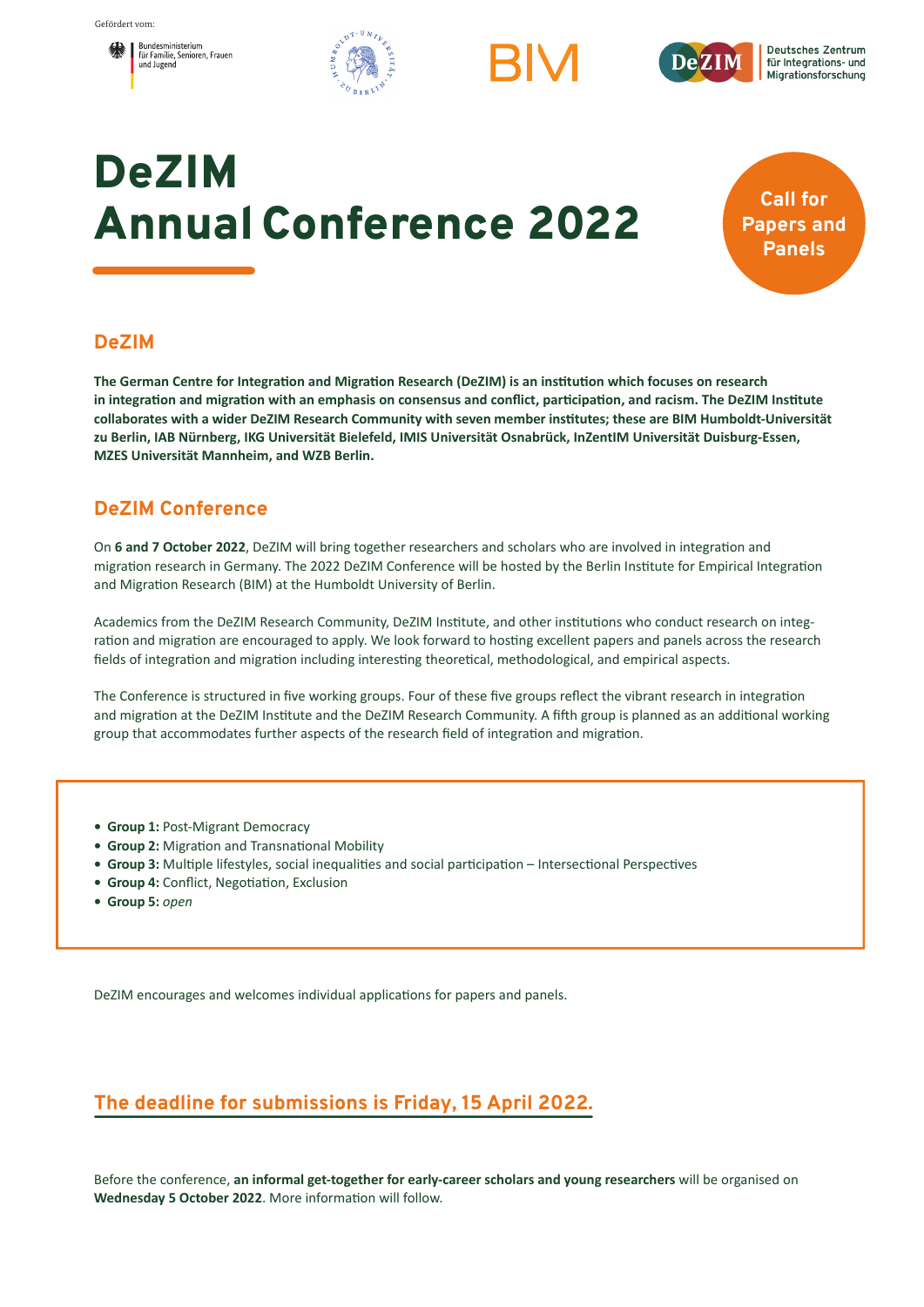

## **Group 1 Post-Migrant Democracy**

#### Organizers:

Prof. Dr. Andreas Blätte, Laura Dinnebier, Dr. Annett Gräfe-Geusch, Dr. Maryam Rutner and Prof. Dr. Sabrina Zajak

The meanings and practices of democracies are changing through the influences of migration on society and politics. With concepts such as "post-migration", "super-diversity", and "de-migrantization" predominant interpretations of migration and society are put to the test. Democracy, diversity, and pluralism are negotiated anew. Democratic practices are changing through the development of new contexts of claims for participation in societal, political, and economic processes, organizations, and institutions. Oftentimes conflictual processes of negotiations unfold themselves in differentiated or intersecting theoretical and practical domains on micro, meso and macro levels, but also on local, national, and translational levels. They (re)produce boundaries and ascriptions conditioned in in- and exclusions and societal power constellations that influence the legitimacy of social, political, and democratic actions.

The democracy of a post-migrant society is inextricably linked with new patterns of representation and political conflicts. This leads to the question of how interrelations in diverse contexts are to be understood empirically, historically, and theoretically.

This stream aims to open a productive exchange on the current research on processes of negotiations of societal diversity in postmigrant democratic societies. We welcome both theoretical and empirical contributions from various disciplines on topics of negotiations of identities and their representations in politics, media, and civil society; change of stereotypeconstructions and group-focused inclusions and exclusions in various societal institutions; as well as discursive changes in the media in pluralizing and polarizing societies.

We welcome theoretical, empirical, and methodological contributions in German or English.

#### **Research questions**

Following main questions may guide proposals:

- How do actors of various organizations and institutions themselves understand post-migrant democracy?
- How can super-diversity be presented and explained conceptionally and methodically?
- How do processes of negotiations in respect to democracy and diversity unfold in local, national, and transnational contexts?
- How are mechanisms of inclusions and exclusions as well as mechanisms of power (re)produced, questioned, or perpetuated?

#### Contributions for this group could include the following themes

- Historical, empirical and/or theoretical contributions to processes of negotiations in the context of democracy and diversity
- Diversity in public organizations
- Between marginalization and empowerment: (post)migrant agency
- Consequences of (under)representation in organizations and institutions
- Democracy in super-diverse cities
- Political parties in post-migrant societies
- Discursive changes in the media and hate speech in digital media
- Concepts in contention: diversity, discrimination, and democracy presentation of innovative analytical and methodological perspectives and methods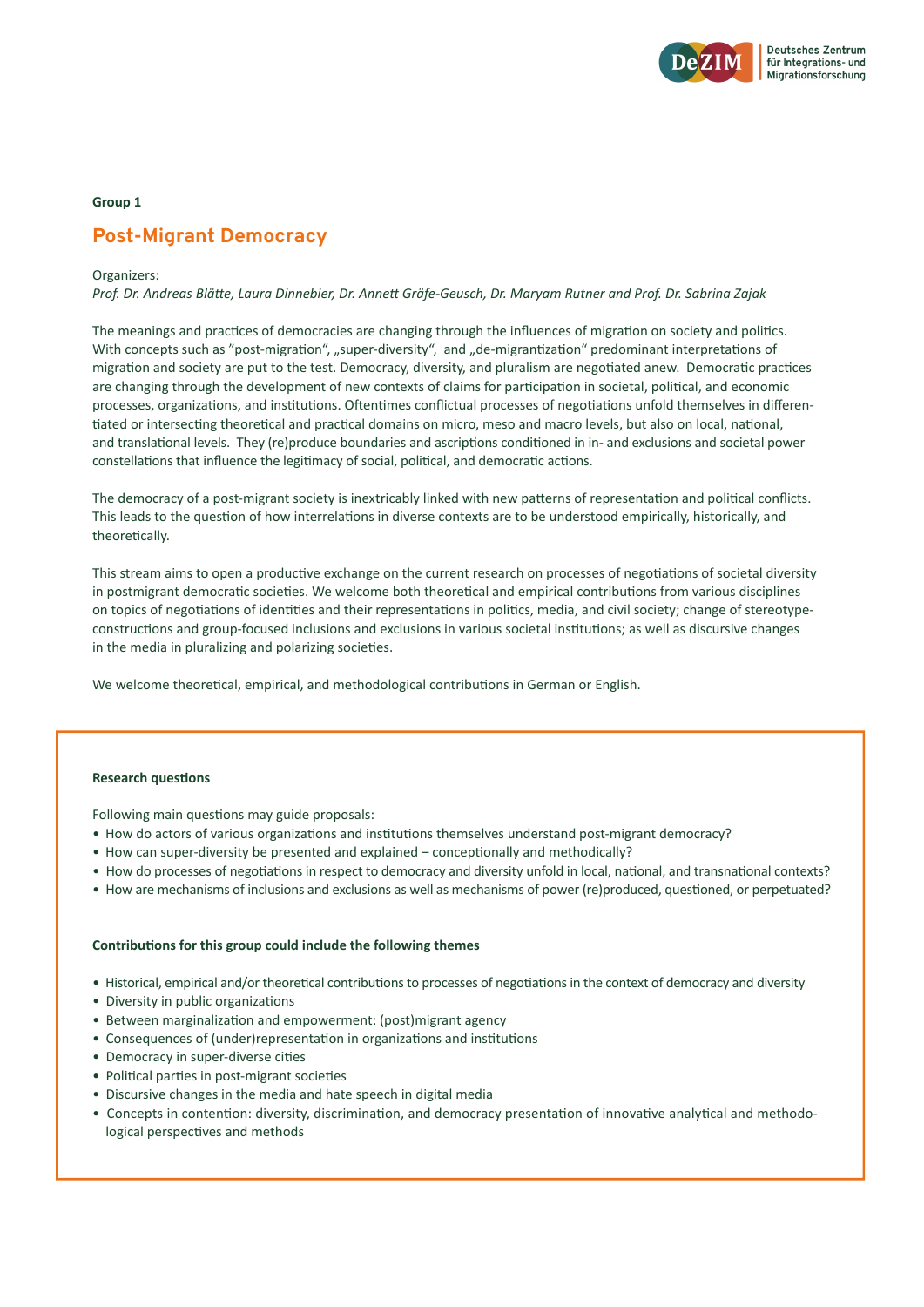

## **Group 2 Migration and Transnational Mobility**

#### Organizers:

*Dr. Irene Pañeda Fernández, Dr. Ramona Rischke, Dr. Simon Ruhnke, Dr. Zeynep Yanaşmayan* 

The movement of people across international borders has been high on the political and scholarly agenda in Europe. While recent critical approaches in the literature put migrants at the centre stage and move beyond simplistic binaries (forced vs. voluntary, economic vs. political), global governance of migration continues to perpetuate categorizations (e.g., global compacts) with poignant effects on the lives of people. In this stream, we develop an approach to migration that is holistic, intersectional and transnational. First, we perceive migration to be integral to the multifaceted phenomenon of mobility, which involves a complex interaction between aspirations, capabilities and external drivers as well as a diverse set of movements, including return. Second, migration invariably intersects with major life events (e.g., family formation) and life chances (e.g., social class, gender) which in return exert an influence on both mobility aspirations and capabilities. Third, migration both produces and is produced by transnational spaces and linkages. This stream seeks out contributions that empirically and/or conceptually advance our comprehensive approach to migration and its governance.

The main working language of the session is English, but papers can also be presented in German.

#### **Research questions**

- Which current and future trends in global migration can we identify today given rising inequality, climate change and public health crises?
- How can qualitative and quantitative approaches to migration research be integrated to do justice to the highly contextspecific phenomena that shape transnational migration dynamics?
- What conceptual approaches need to be advanced in order to account for the intersectionality of transnational migration?
- How are women, families and children particularly affected by the causes and consequences of migration?

#### Contributions for this group could include the following themes

- (Im)Mobility aspirations and capabilities
- Transnational migration governance
- Methodological advancements in migration research
- Critical reflections on current approaches in migration studies
- Gender and migration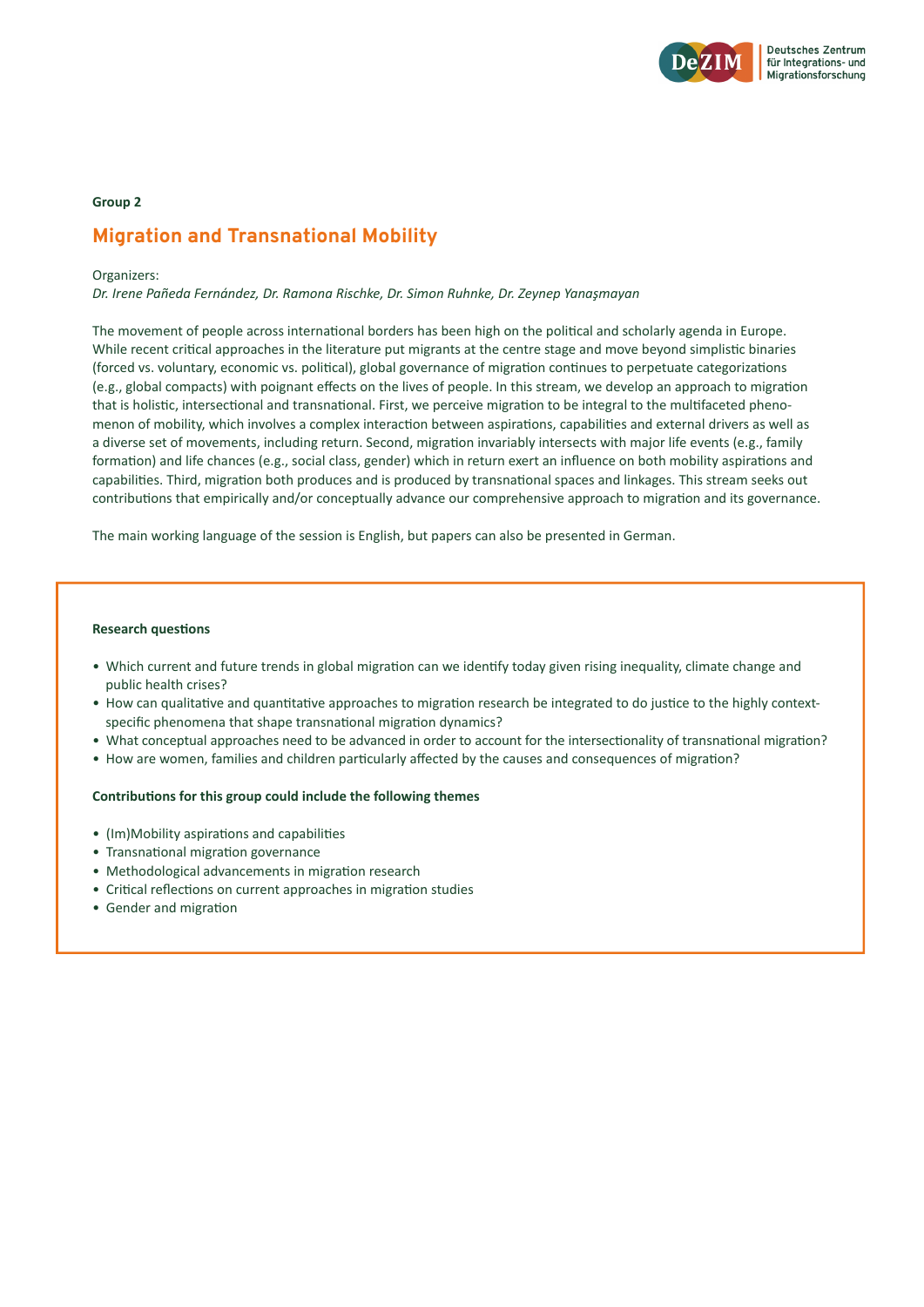

#### **Group 3**

## **Multiple lifestyles, social inequalities and social participation – Intersectional Perspectives**

#### Organizers:

*Prof. Dr. Zerrin Salikutluk and Prof. Dr. Magdalena Nowicka*

Post-migrant societies are characterized by diverse ways of life and social inequality challenging social participation. Equal access to resources and societal domains is essential for social participation. At the same time, social inequality structures evolve through complex interplays between different categories of inequality. Hence, a critical reflection on established categories, concepts, theories, and methods from an interdisciplinary perspective is necessary to empirically capture and analyze intersectional disparities.

Although the number of studies dealing with multiple disadvantages is increasing, there are still a lot of open questions. Several challenges need to be tackled to answer these questions. These include, for instance, the relation to previous research, possibilities of conceptualizing the researcher's epistemological interest, and practical issues like a sufficient number of cases to apply quantitative methods or access to diverse groups for qualitative samples.

We invite researchers to present their works on intersectional inequalities and openly discuss the challenges they face.

Contributions to this group can be in German or English.

#### **This group primarily aims to**

- The presentation of recent empirical studies on participation and social inequalities that consider more than one category of inequality
- A critical discussion of current research approaches, established theories and methods and their normative foundations
- An exchange of researchers working qualitatively and/or quantitatively with intersectional perspectives from different disciplines within and outside the DeZIM community
- An exchange on the political relevance and knowledge transfer of research results in the field of intersectionality research

#### **Possible topics include**

- Critical perspectives on social discourses on participation, integration, and ways of life in the migration society
- Qualitative and quantitative research on social inequalities in post-migrant societies
- Intergenerational and transcultural negotiation of gender norms
- Methodological and empirical contributions on the implementation of the intersectionality concept
- Research on discrimination at the intersection of racism, sexism, and classism
- Contributions of critical masculinity research, postcolonial, gender, and queer studies
- Family and family research in the context of migration, flight, and diversity
- Participation, work, and gender in the context of migration and flight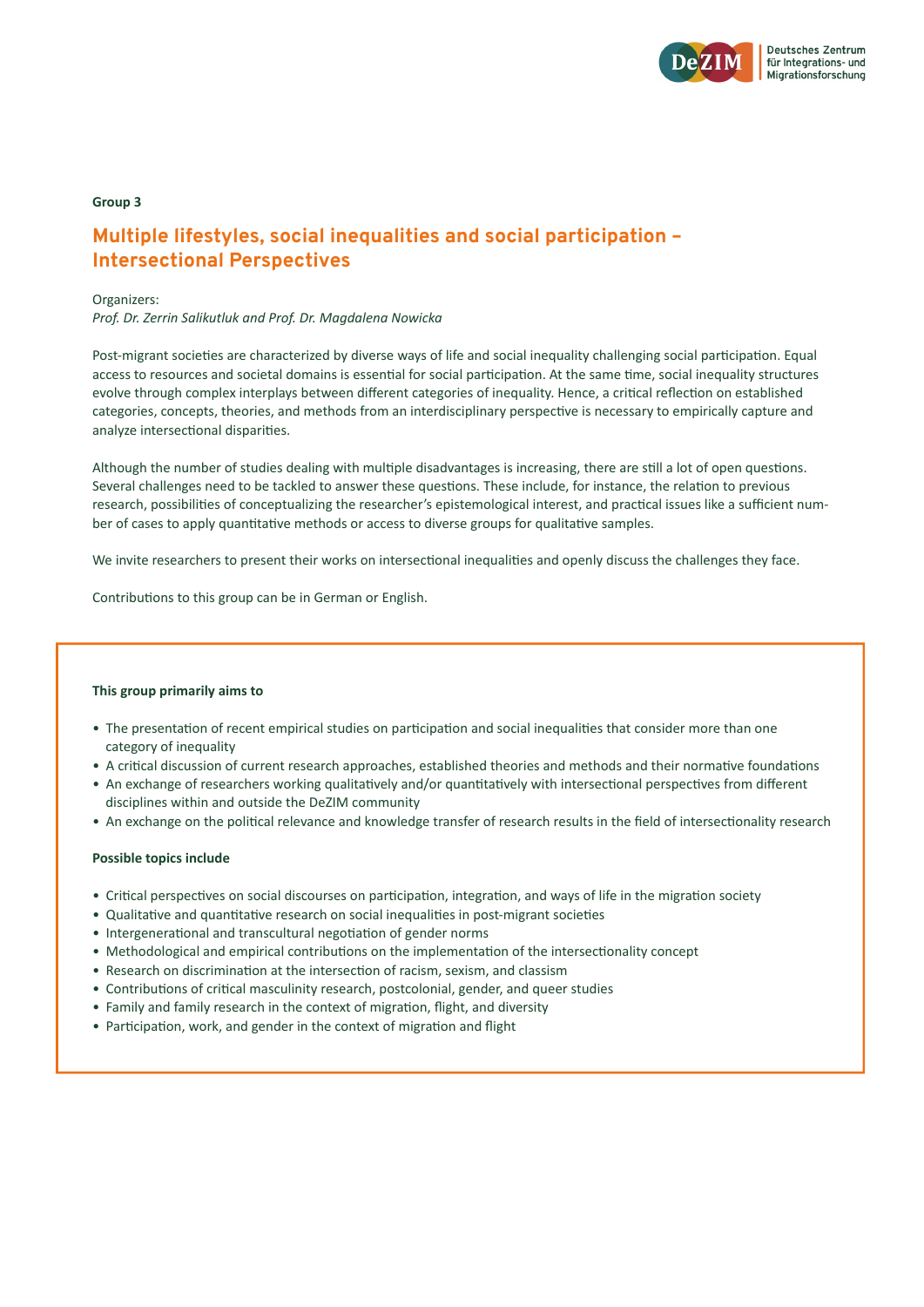

## **Group 4 Confl ict, Negotiation, Exclusion**

#### Organizers:

*PD. Dr. Anna-Lisa Müller, Prof. Dr. Sabrina Zajak, Prof. Dr. Andreas Pott , Prof. Dr. Andreas Zick*

The group addresses modes of conflict and negotiation of a society deeply shaped by migration. Migration-related diversity leads to a range of conflict dynamics regarding belonging, social participation, and identities as well as the reallocation of resources. This working group deals with the diverse facets of collective and individual conflict dynamics, as well as their impact on attitude patterns, social participation opportunities, and local-spatial integration. We invite contributions that deal with latent conflict potential (such as experiences of exclusion, racism, discrimination and violence) as well as contributions that focus on manifest conflicts (social movements, protest, intergroup conflicts) in different social spaces and contexts. Empirical case studies showing how spatial constellations can contribute to dealing with conflicts in constructive ways and to overcoming social inequalities are therefore of particular interest.

Contributions to this group will be in German.

#### **Research questions**

This group aims at working out the importance of conflict and consensus dynamics and their social consequences in different contexts. Findings of the research of the DeZIM-FG as well as future research projects and current research, transfer and praxis-oriented questions are discussed from an interdisciplinary and transdisciplinary perspective.

#### **Possible topics include**

- Local conflicts and the renegotiation of local orders
- Social negotiation processes between immigrants and locals
- Discrimination, racism and experiences of exclusion and their latent potential for conflict
- Conflict regulation and mediation in different social spaces
- Socio-political consequences of migration-related conflicts

#### **Group 5**

### **Open**

In the difference, applications for Group 5 can include papers and panels which cannot be assigned to one or more focus areas of Group 1 to 4 but which are related to the field of integration and migration research.

Contributions to this group can be in German or English.